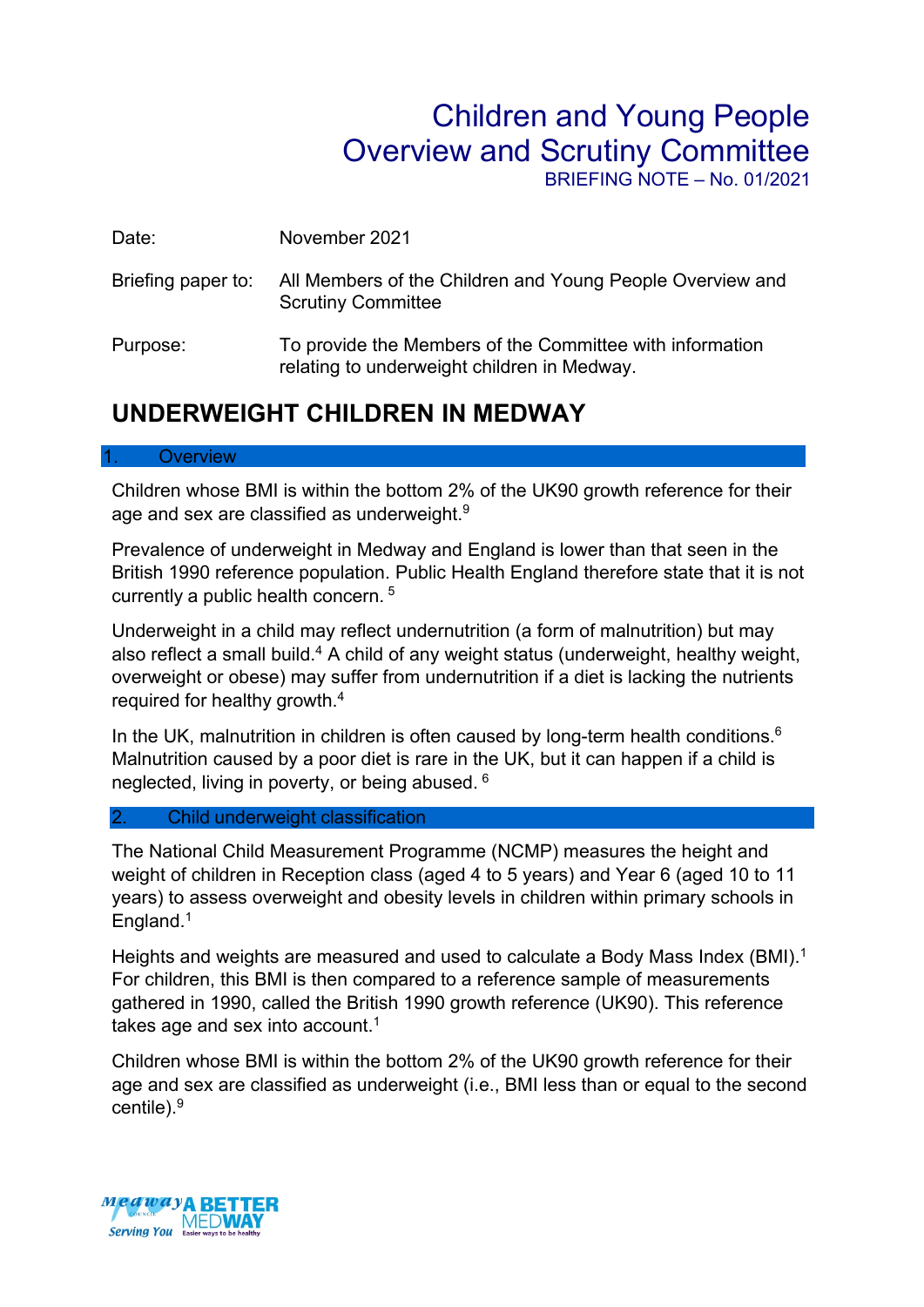#### 3. Underweight data for Medway

NCMP data for 2019/20 shows that the number of underweight children in Medway in Reception class (aged 4 to 5 years) was 10 out of 2,550 measured  $(0.4\%)^2$  and the number of children in Year 6 (aged 10 to 11 years) was 30 out of 3,360 measured (0.9%).<sup>3</sup> Numbers have been rounded to the nearest 5.

In Medway in 2019/20, the underweight prevalence in both Reception class (0.4%) and Year 6 (0.9%) were significantly lower (i.e., better) than the England averages  $(0.9\%$  and 1.4% respectively).  $2.3\%$ 

In recent years, the prevalence of underweight in Reception class and Year 6 children in Medway has been similar to the England average and this is illustrated in Figures 1 and 2 below. However, in 2019/20 the prevalence in both school year groups decreased so that they both became significantly lower (i.e., better) than the England average.  $2, 3$ 

### **In the most recent [NCMP trends report,](https://www.gov.uk/government/statistics/national-child-measurement-programme-ncmp-trends-in-child-bmi/ncmp-trends-in-childrens-bmi-between-2006-to-2007-and-2019-to-2020) Public Health England state that "prevalence of underweight, in children measured in the NCMP, is lower than that seen in the British 1990 reference population and is therefore not currently a public health concern**."5

Data quality note: The 2019/20 NCMP data collection stopped in March 2020 when schools were closed due to the Covid-19 pandemic. In a usual NCMP collection year, national participation rates are around 95% of all eligible children, however in 2019/20 the number of children measured was around 75% of previous years. Despite the lower than usual number of measurements, analysis by NHS Digital indicates that figures at national and regional level are directly comparable to previous years, for all breakdowns.<sup>2, 3</sup> In Medway, both school years had a coverage greater than 75% in 2019/20 and therefore the measured data is considered reliable and comparable to previous years.<sup>10</sup>



Compared with England ... O Better 95% O Similar O Worse 95%

*Figure 1: Prevalence of underweight among children in Reception class (age 4-5 years) for Medway.2*

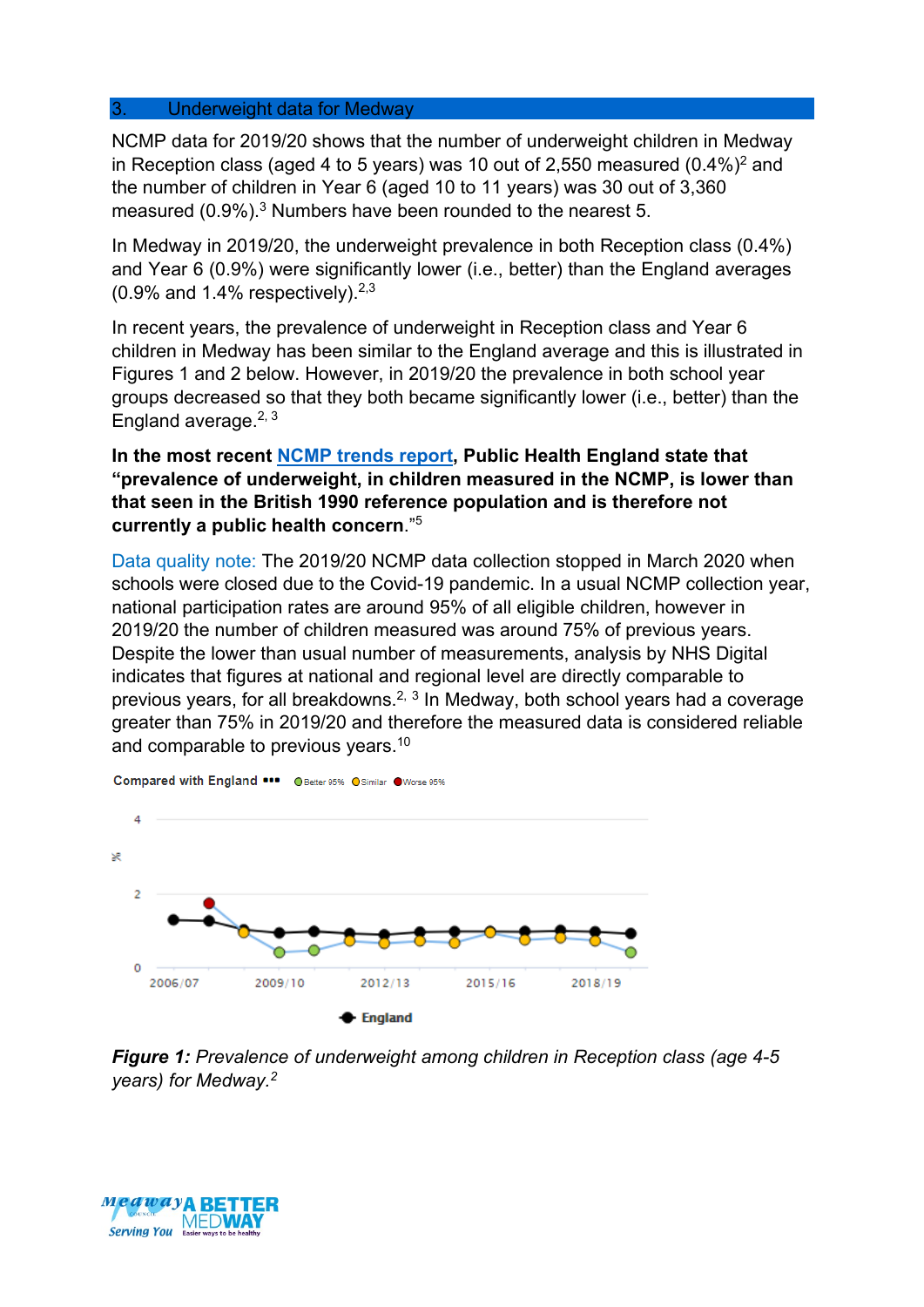

*Figure 2: Prevalence of underweight among children in Year 6 (age 10-11 years) for Medway.3*

#### 4. Underweight and malnutrition

Malnutrition is a serious condition that happens when your diet does not contain the right amount of nutrients. $6$  It means 'poor nutrition' and can refer to:

- **Undernutrition: not getting enough nutrients**
- Overnutrition: getting more nutrients than needed<sup>6</sup>

Underweight may reflect undernutrition in a child but may also reflect a small build. 4

A child of any weight status (underweight, healthy weight, overweight or obese) may suffer from undernutrition if a diet is lacking the nutrients required for healthy growth. 4

Undernutrition can hold children back from reaching their physical and cognitive potential, as well as making children much more vulnerable to disease and death.<sup>7</sup>

There are broad sub-forms of undernutrition<sup>-7</sup>

- Wasting: Low weight-for-height. Usually indicates recent and severe weight loss, because a person has not had enough food to eat and/or they have had an infectious disease, such as diarrhoea, which has caused them to lose weight.<sup>7</sup>
- Stunting: Low height-for-age. The result of chronic or recurrent undernutrition, usually associated with poor socioeconomic conditions, poor maternal health and nutrition, frequent illness, and/or inappropriate infant and young child feeding and care in early life.7
- Underweight: Low weight-for-age. A child who is underweight may be stunted, wasted, or both.<sup>7</sup>